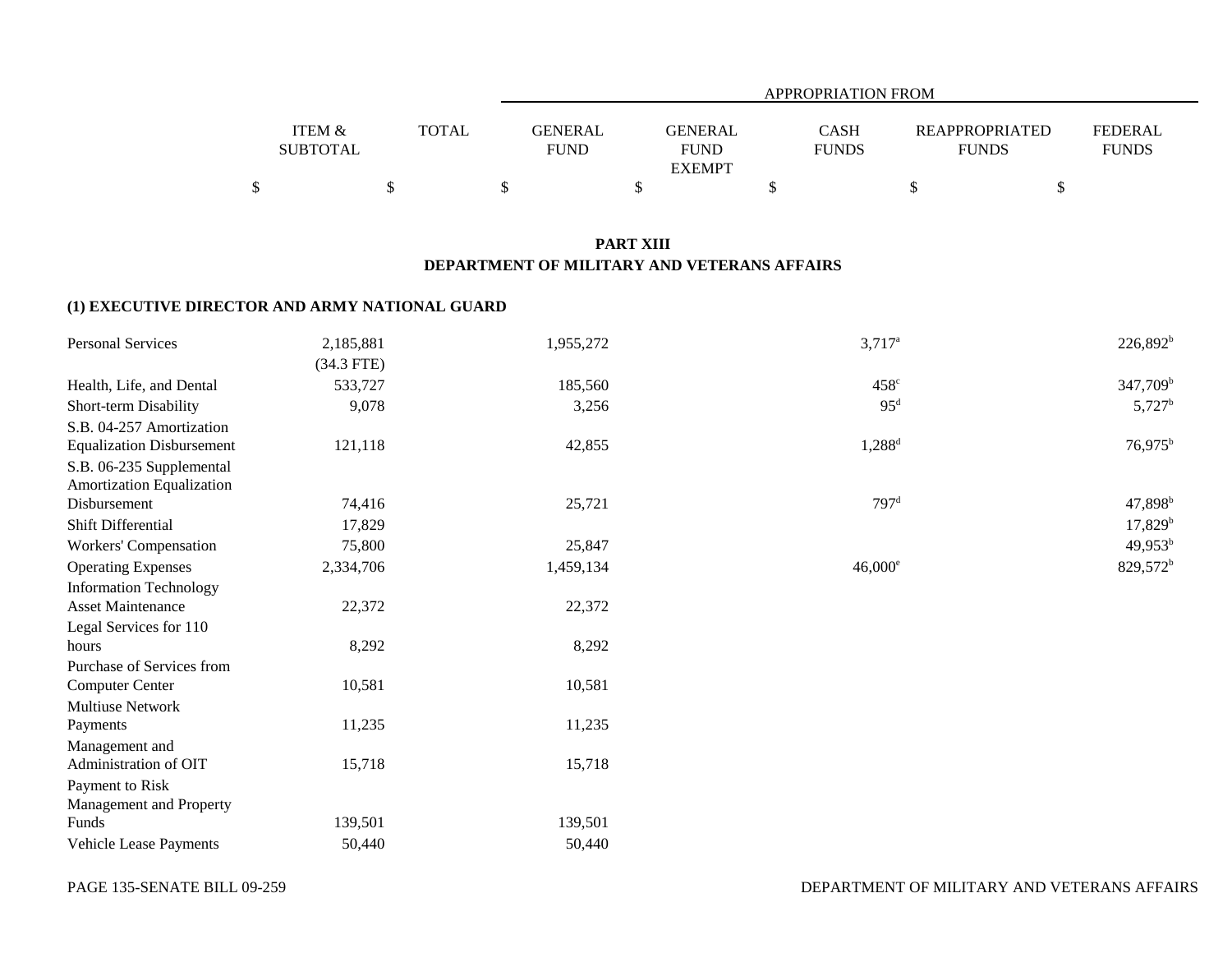|                               |      |                                      |              | APPROPRIATION FROM            |    |                                                |    |                             |                                       |                        |                                |  |
|-------------------------------|------|--------------------------------------|--------------|-------------------------------|----|------------------------------------------------|----|-----------------------------|---------------------------------------|------------------------|--------------------------------|--|
|                               |      | <b>ITEM &amp;</b><br><b>SUBTOTAL</b> | <b>TOTAL</b> | <b>GENERAL</b><br><b>FUND</b> |    | <b>GENERAL</b><br><b>FUND</b><br><b>EXEMPT</b> |    | <b>CASH</b><br><b>FUNDS</b> | <b>REAPPROPRIATED</b><br><b>FUNDS</b> |                        | <b>FEDERAL</b><br><b>FUNDS</b> |  |
|                               | $\$$ | $\boldsymbol{\mathsf{S}}$            |              | \$                            | \$ |                                                | \$ |                             | $\$$                                  | \$                     |                                |  |
|                               |      |                                      |              |                               |    |                                                |    |                             |                                       |                        |                                |  |
| Leased Space                  |      | 44,978                               |              | 44,978                        |    |                                                |    |                             |                                       |                        |                                |  |
| Capitol Complex Leased        |      |                                      |              |                               |    |                                                |    |                             |                                       |                        |                                |  |
| Space                         |      | 99,734                               |              | 79,982                        |    |                                                |    |                             |                                       |                        | $19,752^b$                     |  |
| <b>Communication Services</b> |      |                                      |              |                               |    |                                                |    |                             |                                       |                        |                                |  |
| Payments                      |      | 11,233                               |              | 11,233                        |    |                                                |    |                             |                                       |                        |                                |  |
| Local Armory Incentive        |      |                                      |              |                               |    |                                                |    |                             |                                       |                        |                                |  |
| Plan                          |      | 46,610                               |              |                               |    |                                                |    | $46,610^a$                  |                                       |                        |                                |  |
| Distance Learning             |      | 3,000                                |              |                               |    |                                                |    | 3,000 <sup>f</sup>          |                                       |                        |                                |  |
| Colorado National Guard       |      |                                      |              |                               |    |                                                |    |                             |                                       |                        |                                |  |
| <b>Tuition Fund</b>           |      | 896,157                              |              | 246,157                       |    |                                                |    |                             |                                       | $650,000$ <sup>g</sup> |                                |  |
| Army National Guard           |      |                                      |              |                               |    |                                                |    |                             |                                       |                        |                                |  |
| Cooperative Agreement         |      | 3,546,684                            |              |                               |    |                                                |    |                             |                                       |                        | 3,546,684 <sup>b</sup>         |  |
|                               |      |                                      |              |                               |    |                                                |    |                             |                                       |                        | $(51.5$ FTE)                   |  |
|                               |      |                                      | 10,259,090   |                               |    |                                                |    |                             |                                       |                        |                                |  |

<sup>a</sup> These amounts shall be from armory rental fees.

<sup>b</sup> These amounts are pursuant to cooperative agreements with the federal government for operations of the Colorado National Guard.

c This amount shall be from the Western Slope Military Veterans' Cemetery Fund created in Section 28-5-708 (1) (a), C.R.S.

<sup>d</sup> Of these amounts, \$2,102 shall be from the Western Slope Military Veterans' Cemetery Fund created in Section 28-5-708 (1) (a), C.R.S., and \$78 shall be from armory rental fees.

e This amount shall be from real estate proceeds, pursuant to Section 28-3-106 (1) (s) (I), C.R.S.

f This amount shall be from the Distance Learning Cash Fund created in Section 28-3-108, C.R.S.

<sup>g</sup> This amount shall be from the Department of Higher Education, Colorado Commission on Higher Education financial assistance program, pursuant to Section 23-3.3-202 (2), C.R.S.

## **(2) DIVISION OF VETERANS AFFAIRS**

| <b>Veterans Service</b>        |             |         |                 |
|--------------------------------|-------------|---------|-----------------|
| <i><b>Operations</b></i>       | 610.200     | 606,691 | $3,509^{\circ}$ |
|                                | $(8.0$ FTE) |         |                 |
| <b>County Veterans Service</b> |             |         |                 |
| <b>Officer Payments</b>        | 190,654     | 190,654 |                 |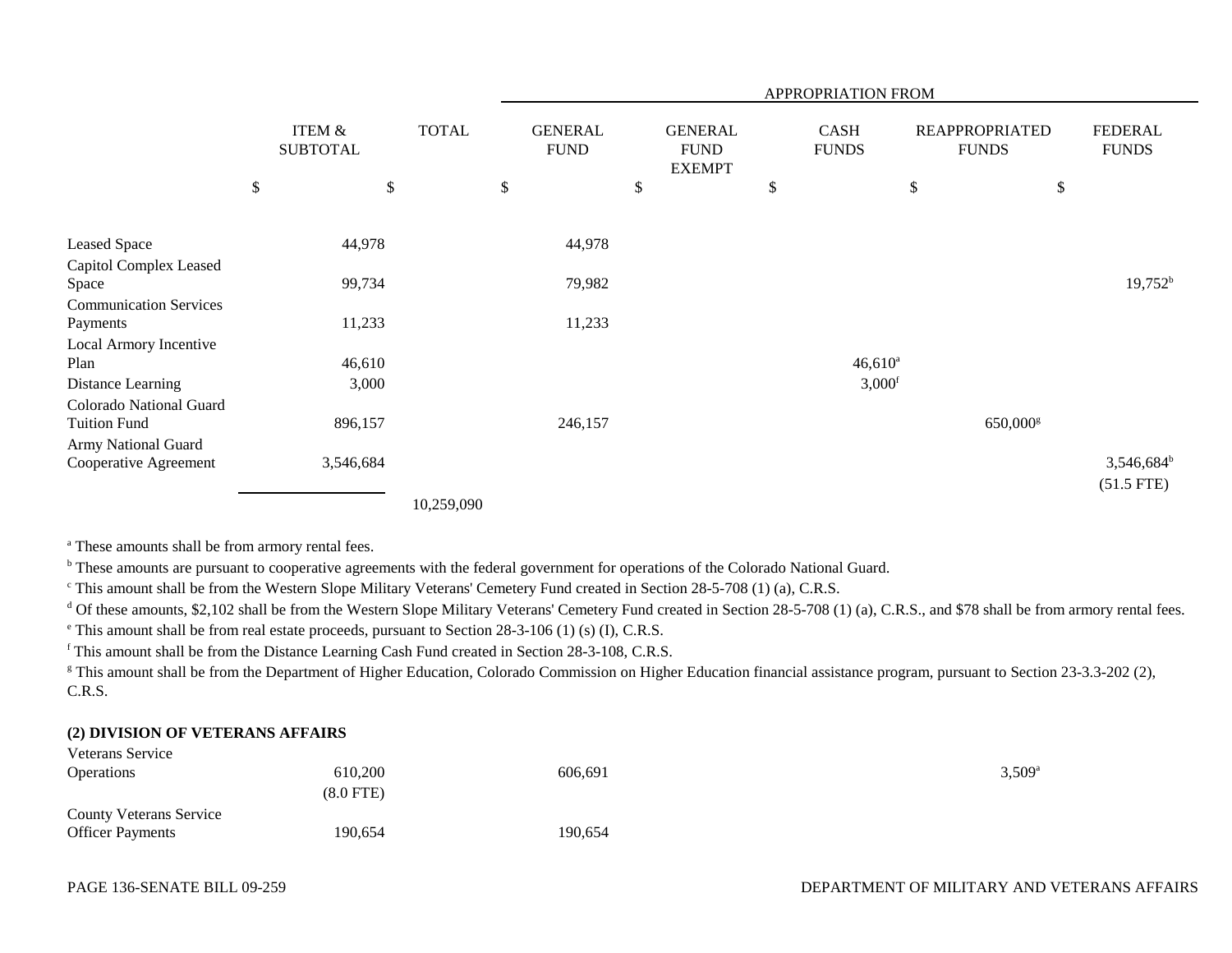|                                                           |                           |                                               |           | <b>APPROPRIATION FROM</b>                      |         |    |                             |                                       |                        |                                |    |                       |
|-----------------------------------------------------------|---------------------------|-----------------------------------------------|-----------|------------------------------------------------|---------|----|-----------------------------|---------------------------------------|------------------------|--------------------------------|----|-----------------------|
|                                                           | ITEM &<br><b>SUBTOTAL</b> | <b>TOTAL</b><br><b>GENERAL</b><br><b>FUND</b> |           | <b>GENERAL</b><br><b>FUND</b><br><b>EXEMPT</b> |         |    | <b>CASH</b><br><b>FUNDS</b> | <b>REAPPROPRIATED</b><br><b>FUNDS</b> |                        | <b>FEDERAL</b><br><b>FUNDS</b> |    |                       |
|                                                           | \$                        | \$                                            |           | \$                                             |         | \$ |                             | \$                                    |                        | \$                             | \$ |                       |
| Colorado State Veterans<br><b>Trust Fund Expenditures</b> | 639,411                   |                                               |           |                                                |         |    |                             |                                       | $639,411$ <sup>b</sup> |                                |    |                       |
| Western Slope Veterans                                    |                           |                                               |           |                                                |         |    |                             |                                       |                        |                                |    |                       |
| Cemetery                                                  | 415,683                   |                                               |           |                                                | 135,369 |    |                             |                                       | $229,314^{\circ}$      |                                |    | $51,000$ <sup>d</sup> |
|                                                           | $(4.5$ FTE)               |                                               |           |                                                |         |    |                             |                                       |                        |                                |    |                       |
|                                                           |                           |                                               | 1,855,948 |                                                |         |    |                             |                                       |                        |                                |    |                       |

<sup>a</sup> This amount shall be from the Colorado State Veterans Trust Fund Expenditures line item in the Division of Veterans Affairs.

<sup>b</sup> This amount shall be from the Colorado State Veterans Trust Fund created in Section 28-5-709 (1) (a), C.R.S.

c This amount shall be from the Western Slope Military Veterans' Cemetery Fund created in Section 28-5-708 (1) (a), C.R.S.

<sup>d</sup> This amount shall be from interment fees from the U.S. Department of Veterans Affairs.

| (3) AIR NATIONAL GUARD     |              |            |                          |
|----------------------------|--------------|------------|--------------------------|
| Operations and             |              |            |                          |
| Maintenance Agreement      |              |            |                          |
| for Buckley/Greeley        | 2,091,521    | 461,320(M) | $1,630,201^a$            |
|                            | $(26.1$ FTE) |            |                          |
| <b>Buckley Cooperative</b> |              |            |                          |
| Agreement                  | 1,027,331    |            | $1,027,331$ <sup>a</sup> |
|                            |              |            | $(17.5$ FTE)             |
| Security for Space         |              |            |                          |
| Command Facility at        |              |            |                          |
| Greeley                    | 224,382      |            | $224,382^{\rm a}$        |
|                            |              |            | $(5.0$ FTE)              |
|                            |              | 3,343,234  |                          |

<sup>a</sup> These amounts are pursuant to cooperative agreements with the federal government for operations of the Colorado National Guard.

| (4) FEDERAL FUNDED PROGRAMS <sup>37</sup> |            |                         |  |  |  |  |  |
|-------------------------------------------|------------|-------------------------|--|--|--|--|--|
| <b>Personal Services</b>                  | 91,345,949 | 91.345.949 <sup>a</sup> |  |  |  |  |  |